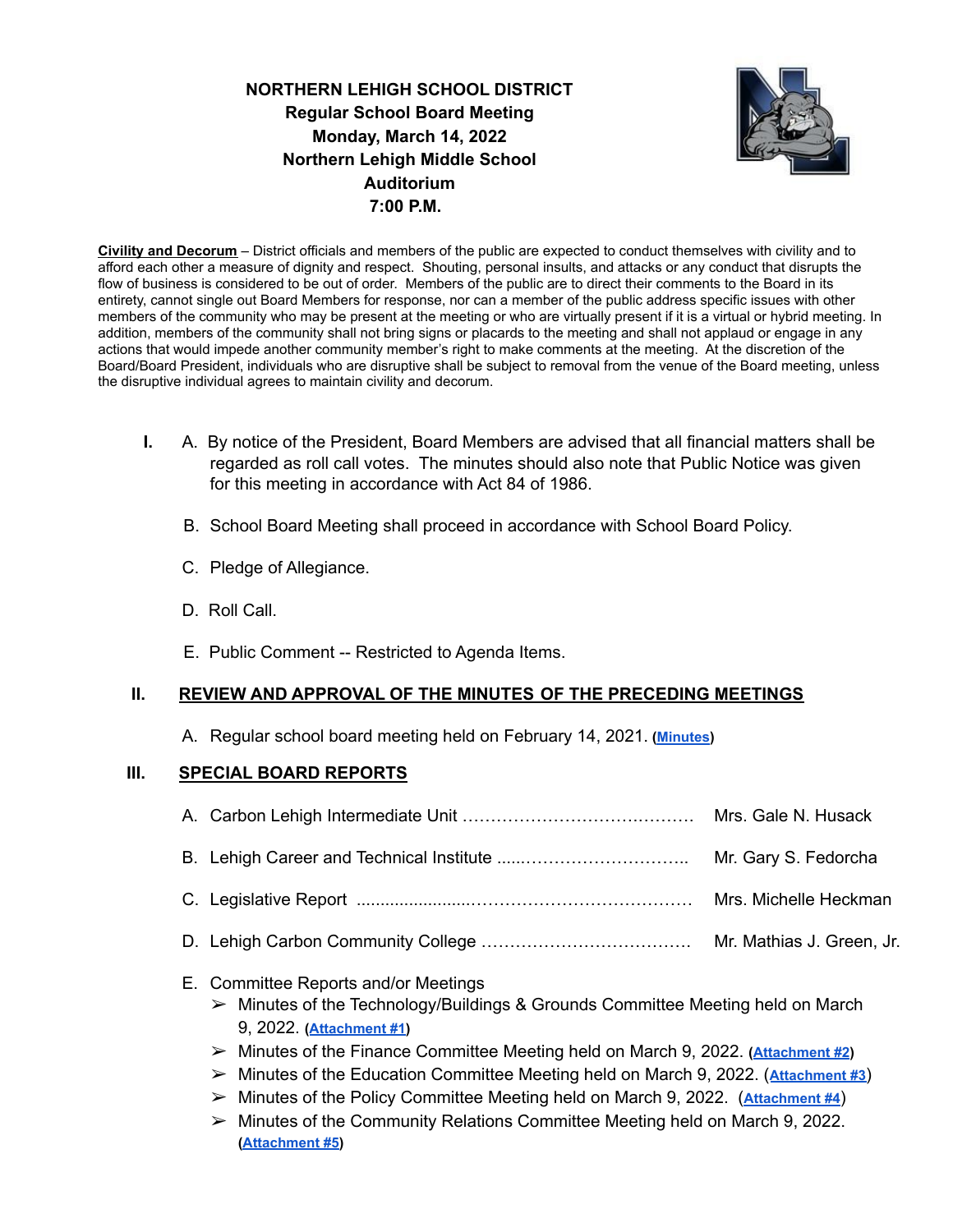\_\_\_

|    | F. Student Representatives to the Board Report                        | Ms. Paige Craddock<br>Ms. Danielle Dougherty |
|----|-----------------------------------------------------------------------|----------------------------------------------|
|    |                                                                       | <b>Attorney Kristine Roddick</b>             |
|    | $\triangleright$ PASBO Conference Update                              |                                              |
| L. | $\triangleright$ ESSER Grant Update                                   |                                              |
|    | $\triangleright$ \$1000 Anonymous Donation to Homeless Transportation |                                              |

K. An executive session will be held at 6:00 p.m. in the Middle School Library

## **IV. PERSONNEL**

- A. Resignation/Retirement
	- 1. Accept the resignation of Yazlynn Miller from her position as Cafeteria/Hall Monitor at the high school, effective March 25, 2022.

### B. Appointment - Non-Instructional

| 1. Zachary Kunkle* |                                     |
|--------------------|-------------------------------------|
| Assignment:        | Maintenance                         |
| Salary:            | \$18.49/hour                        |
| Effective:         | March 21, 2022                      |
|                    | *60 Working Day Probationary Period |

|                                     | 2. Gerald Hadinger, Jr.* |                                            |  |  |
|-------------------------------------|--------------------------|--------------------------------------------|--|--|
|                                     | Assignment:              | Cook's Helper                              |  |  |
|                                     | Salary:                  | \$13.50/hour for the 2021-2022 school year |  |  |
|                                     | Effective:               | March 14, 2022                             |  |  |
| *60 Working Day Probationary Period |                          |                                            |  |  |

C. After-School Program Positions - Funding through ESSER III After-School Set Aside

| <b>Teacher</b>   | CBA Curr. Rate/Hr. |
|------------------|--------------------|
| <b>Teacher</b>   | CBA Curr. Rate/Hr. |
| Paraprofessional | <b>Hourly Rate</b> |
| Paraprofessional | <b>Hourly Rate</b> |
| Paraprofessional | <b>Hourly Rate</b> |
| Paraprofessional | Hourly Rate        |
| Paraprofessional | Hourly Rate        |
| Paraprofessional | <b>Hourly Rate</b> |
| Paraprofessional | <b>Hourly Rate</b> |
|                  |                    |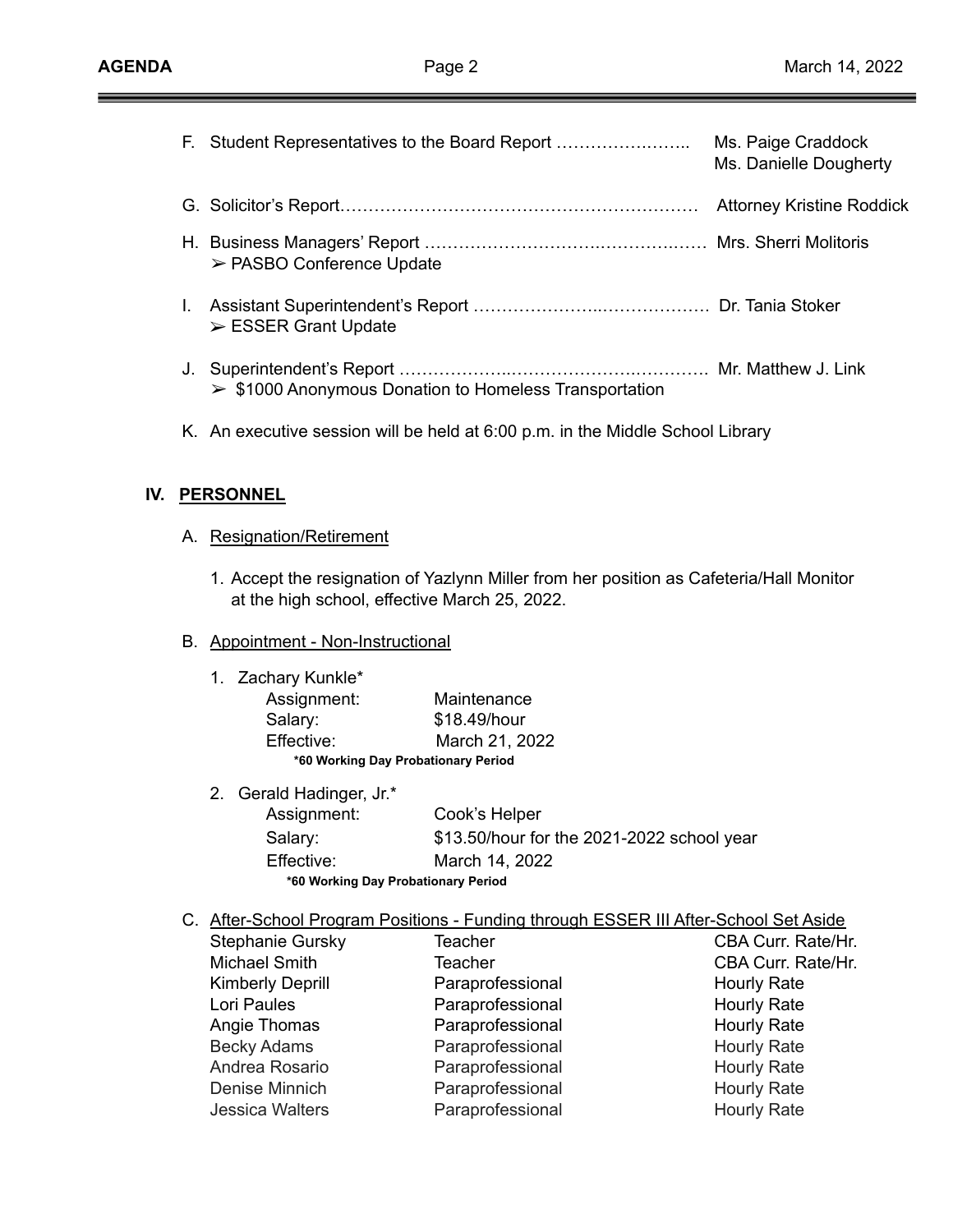### D. Co-Curricular Appointment 2022-2023

Motion to renew the appointments of the following Co-Curricular positions for the 2022-2023 school year:

| Joseph Tout            | <b>Head Football Coach</b>           | \$7901 |
|------------------------|--------------------------------------|--------|
| Stephen Hluschak       | <b>Assistant Football Coach</b>      | \$5136 |
| Dylan Hofmann          | <b>Assistant Football Coach</b>      | \$5136 |
| <b>Matthew Newhard</b> | <b>Assistant Football Coach</b>      | \$2568 |
| Zachary Merkle         | <b>Assistant Football Coach</b>      | \$2568 |
| Derek Long             | <b>Assistant Football Coach</b>      | \$5136 |
| Shawn Frame            | <b>Assistant Football Coach</b>      | \$2568 |
| Megan Leadbetter       | <b>Head Field Hockey Coach</b>       | \$5712 |
| Kassandra Beller       | <b>Assistant Field Hockey Coach</b>  | \$3173 |
| Michael Lehtonen       | <b>Head Cross Country Coach</b>      | \$4733 |
| Amanda Bariana         | <b>Assistant Cross Country Coach</b> | \$3076 |
| John Murray            | Head Boys' Soccer Coach              | \$5712 |
| Jason Reinhard         | Head Girls' Soccer Coach             | \$5712 |
| <b>Shelby Bailey</b>   | <b>Assistant Girls' Soccer Coach</b> | \$3173 |
| <b>Todd Hertzog</b>    | Fall Intramural-Weightlifting        | \$924  |
| Patrick Wanamaker      | Fall Intramural-Basketball           | \$924  |
| Gregory King           | <b>Fall Intramural-Baseball</b>      | \$924  |
|                        |                                      |        |

#### E. Brandywine Transportation Bus Driver/Aide

Motion to approve the following bus driver from Brandywine Transportation to transport Northern Lehigh School District students for the 2021-2022 school year:

Vernadine Jones-Link - Bus Driver JoAnn Papay - Aide

## F. Clerical/Classroom Volunteers

Approve the following unpaid volunteer secretary district-wide for the 2021-2022 school year.

Rhonda Frantz Melissa Wagner

## **V. POLICY**

- A. Board Policy First Reading
	- 1. Approve school board policy #123 Interscholastic Athletics Programs, as presented after the first reading. (**[Attachment](https://drive.google.com/file/d/1WMV_mDigSqLgUjv__19gDM1fhK671KrZ/view?usp=sharing) #6**)
	- 2. Approve school board policy #800.1 Electronic Signatures/Records Operations, as presented after the first reading. (**[Attachment](https://drive.google.com/file/d/1Igvpd-vcS6Tbgirz2dyu8KJesvULN77-/view?usp=sharing) #7**)
	- 3. Approve school board policy #707 Use of School Facilities and Equipment Programs, as presented after the first reading. (**[Attachment #8](https://drive.google.com/file/d/1e6oAa6kYrSgbTOKxsSGb3Ic7X8I-q9lw/view?usp=sharing)**)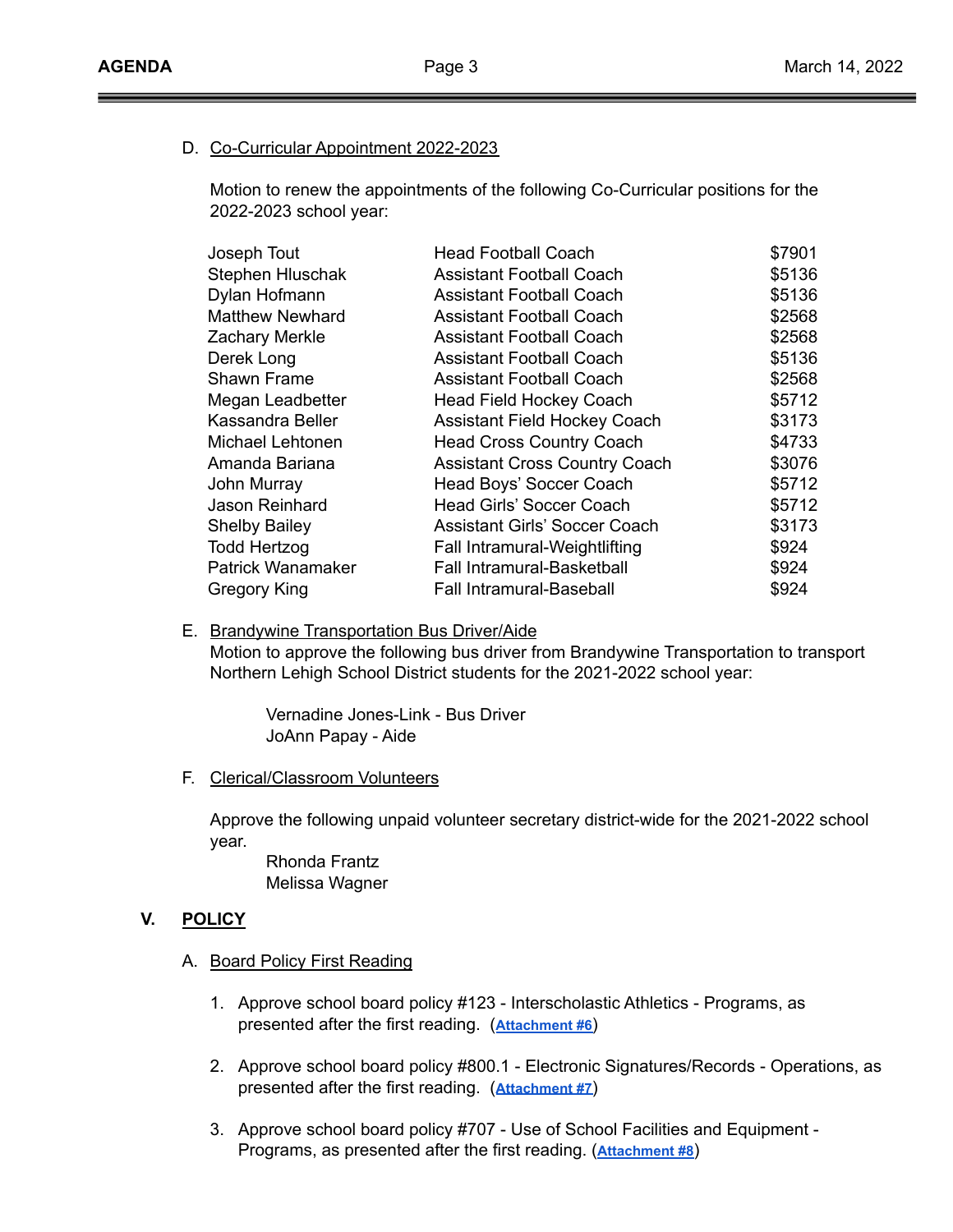- 4. Approve school board policy #904 Public Attendance at School Events Community, as presented after the first reading. (**[Attachment #9](https://drive.google.com/file/d/1qeHY-lmOQMcejNnmUQASy3I-s-AUnHkx/view?usp=sharing)**)
- 5. Approve school board policy #916 Volunteers Community, as presented after the first reading. (**[Attachment #10](https://drive.google.com/file/d/14Fi8aPfFHEi66Oo15SMfF3mMb58OOQy8/view?usp=sharing)**)
- B. Board Policy Second Reading
	- 1. Approve school board policy #218.1 Weapons Pupils, as presented after the second reading. (**[Attachment #11](https://drive.google.com/file/d/1Lbo6uoaz67wLyYjQyLS-s-VIAyRpEwXG/view?usp=sharing)**)
	- 2. Approve school board policy #218.2 Terroristic Threats Pupils, as presented after the second reading. (**[Attachment #12](https://drive.google.com/file/d/1LIiVoDs7ywuifGAOsWv6UDvEka0Vs3vB/view?usp=sharing)**)
	- 3. Approve school board policy #222 Tobacco and Vaping Products Pupils , as presented after the second reading. (**[Attachment](https://drive.google.com/file/d/1MG6q_kzKl66BMk0OTBgKnfcvQxXZs58B/view?usp=sharing) #13**)
	- 4. Approve school board policy #247 Hazing Pupils, as presented after the second reading. (**[Attachment #14](https://drive.google.com/file/d/1S6Ss12X0m8xM6QvZcN9bN7mWXY_MmILJ/view?usp=sharing)**)
	- 5. Approve school board policy #249 Bullying/Cyberbullying Pupils, as presented after the second reading. (**[Attachment #15](https://drive.google.com/file/d/1w1RLbSnOUFOflGnE6wIZoY0nBOUNt27v/view?usp=sharing)**)

# **VI. CONFERENCES**

A. Michele Dotta - PAPSA 2022 Annual Conference - Virtual - April 7-8, 2022 - Registration \$199.00 - Total Approximate Cost: \$199.00 - Funding: Special Education Budget (**[Attachment #16](https://drive.google.com/file/d/1RBjHUR8tZK50g8i-b_0TArR3zqA-CW1u/view?usp=sharing)**)

## **VII. CURRICULUM AND INSTRUCTION**

- A. As per the recommendation of the administration, approve to authorize proper officials to execute an Affiliation Agreement between Northern Lehigh School District and Rosemont College for qualified students to participate in the fieldwork experience or student teaching experience. **([Attachment #17](https://drive.google.com/file/d/153uz-fRtNGjth74rx3I5oGKfltTlU9Rg/view?usp=sharing))**
- B. As per the recommendation of the administration, approve the 2022-2023 Northern Lehigh School District Calendar, allowing administration to post the calendar upon receipt of the CLIU new teacher instruction days. **[\(Attachment #18](https://drive.google.com/file/d/1V-E7cMEh-r5ON2XRbw7BmDkfPDs1oArs/view?usp=sharing))**
- C. As per the recommendation of the administration, approve the resolution to identify Official Local School District Holidays (OLSDH) in accordance with PA School Code Section 1502. **([Attachment #19\)](https://drive.google.com/file/d/1QDHsfy5IwfKLqUgfDj6HsivFkjTsqksx/view?usp=sharing)**
- D. As per the recommendation of the administration, approve to authorize the superintendent to execute an agreement between the Northern Lehigh School District and the Carbon Lehigh Intermediate Unit #21 to provide special education services for the 2022-2023 school year. **([Attachment #20\)](https://drive.google.com/file/d/1mqY0V8nvODuC3VCb0M2_53beKV8kDQCU/view?usp=sharing)**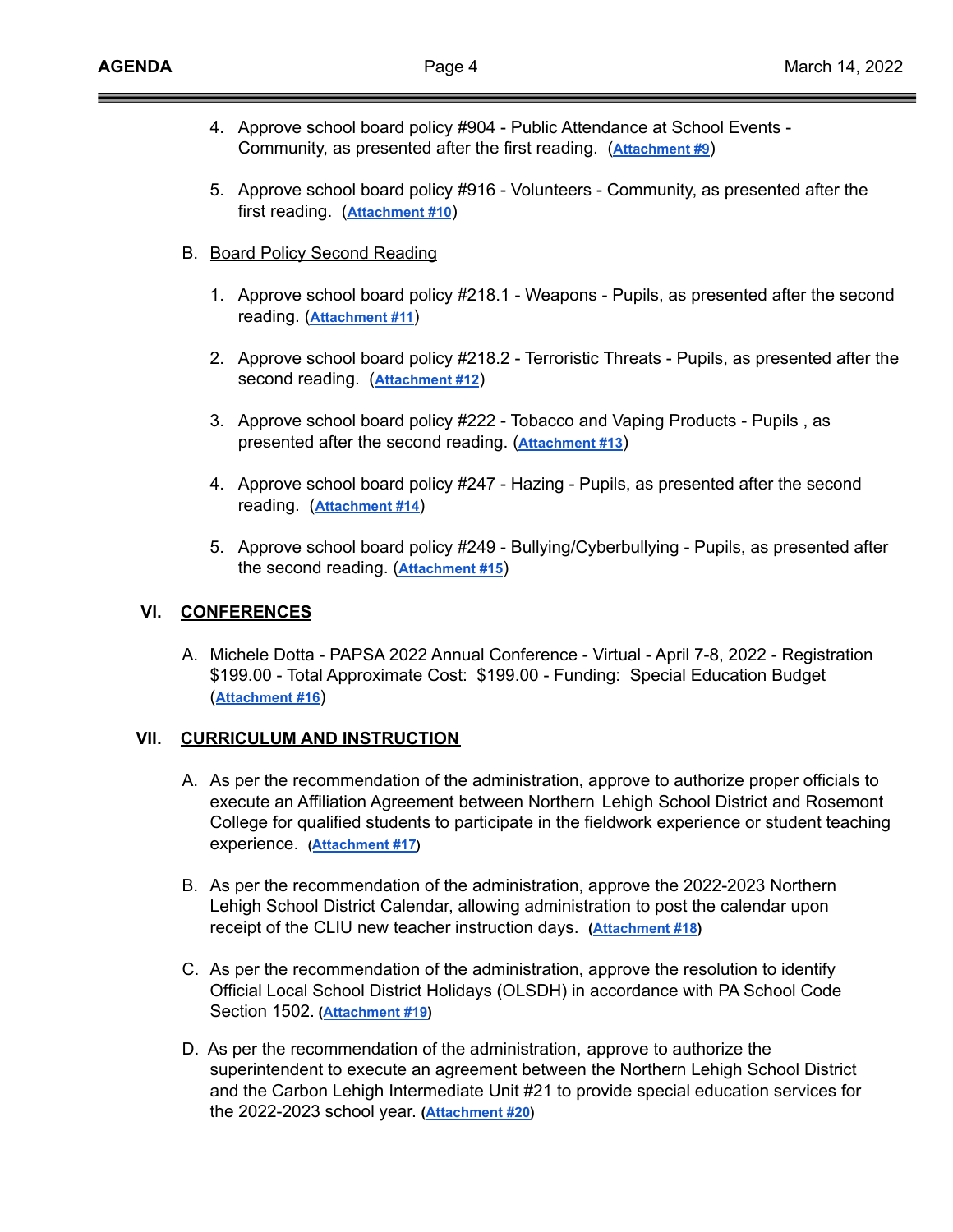- E. As per the recommendation of the administration and Education Committee, purchase a classroom set of textbooks with 1-year digital license for the High School courses, Spanish 1, 2, and 3 at a cost of \$14,770.30, funding through district Curriculum and Instruction budget. (**[Attachment #21](https://drive.google.com/file/d/13jHwBkkA25mxhZNNjpWYyZFdrP67X-2C/view?usp=sharing)**)
- F. As per the recommendation of the administration and Education Committee, purchase Canvas Learning Management System (LMS) and related implementation and professional development service district-wide at a cost of \$14,468.75, for the 2022-2023 school year, through the 2022-23 Curriculum and Instruction budget, with subscription services funded equitably by respective buildings thereafter. (**[Attachment #22](https://drive.google.com/file/d/13mopswdOxkkdgH-AUR3icHROZyevCul6/view?usp=sharing)**)

### **VIII. OLD BUSINESS**

### **IX**. **NEW BUSINESS**

A. Approve the resolution of the Board of School Directors of the Northern Lehigh School District to reappoint Dr. Tania Stoker, Assistant Superintendent. (**[Attachment #23](https://drive.google.com/file/d/1Y_45CBhyGdmjGYfjxNMDc1URU77ol6K_/view?usp=sharing)**)

### **X. FINANCIAL**

- A. Approve the Following Financial [Reports](https://drive.google.com/file/d/1RN8tNf_n4ehH0GEgt2N_Tg9MmPJnHvix/view?usp=sharing):
	- 1. General Fund Account month of February 2022
	- 2. Cafeteria Fund Account month of February 2022
	- 3. NLMS Student Activities/Clubs Accounts months of January and February 2022
	- 4. NLHS Scholarship Account month of February 2022
	- 5. NLHS Student Activities/Clubs Account month of February 2022
- B. Approve the Following List of **[Bills](https://drive.google.com/file/d/1tULU8ToPQiGDk3jiwQwccgR45KPoMdNz/view?usp=sharing)**:
	- 1. General Fund months of February and March, 2022
	- 2. Cafeteria Fund months of February and March, 2022
- C. As per the recommendation of the administration, approve the purchase of four security cameras and, licenses at a cost of \$4,246.48 and installation accessories at a cost of \$294.98, funded through the PCCD Competitive Grant and the Technology Budget. (**[Attachment #24](https://drive.google.com/file/d/1yausU8iaRGKbk9K7msP2-Ei6NVv-a7-P/view?usp=sharing)**)
- D. As per the recommendation from the administration and Technology/Buildings and Grounds Committee, approve the purchase of 325 Chromebooks and cases at a cost of \$92,891.50, funding through the Technology Department budget. (**[Attachment #25](https://drive.google.com/file/d/1pmfqgmkErozIIqYfBROgtTREoKopFqBy/view?usp=sharing)**)
- E. As per the recommendation from the administration and Technology/Buildings and Grounds Committee, approve the purchase of 26 projectors and mounting accessories at a cost of \$46,392.27, funding through the Technology Department budget. (**[Attachment #26](https://drive.google.com/file/d/1v9reFrPl4onjg04IkWwHP_t3OOsSq9Jm/view?usp=sharing)**)